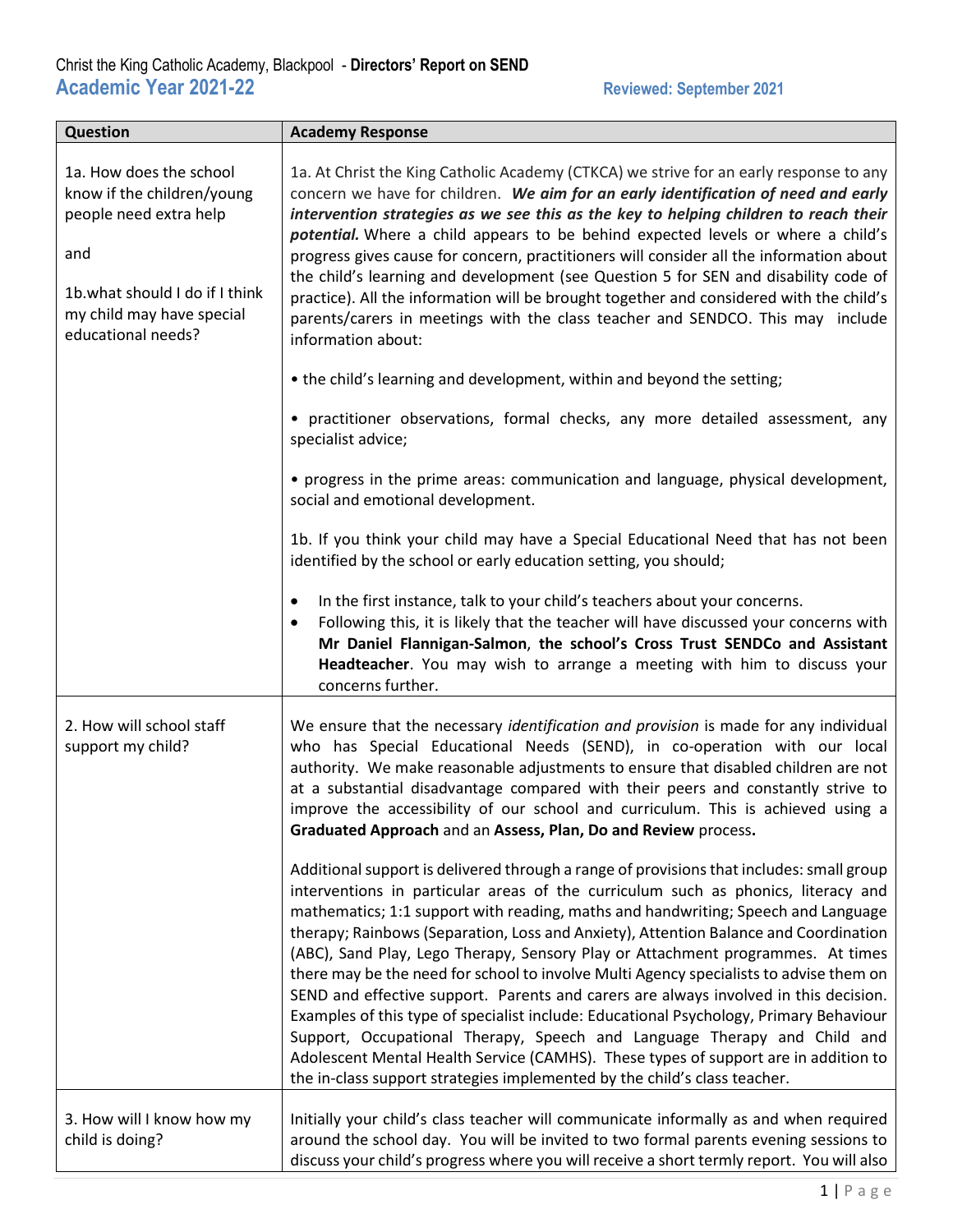|                                                                                          | receive a Summer Term summary report that outlines their development over the<br>course of the year.                                                                                                                                                                                                                                                                                                                                                                                                                                                                                                                                                                                                                         |
|------------------------------------------------------------------------------------------|------------------------------------------------------------------------------------------------------------------------------------------------------------------------------------------------------------------------------------------------------------------------------------------------------------------------------------------------------------------------------------------------------------------------------------------------------------------------------------------------------------------------------------------------------------------------------------------------------------------------------------------------------------------------------------------------------------------------------|
|                                                                                          | If your child has an Education Health Care Plan (EHCP) the school SENDco will invite<br>you to an annual review meeting to discuss progress and look at opportunities for<br>further child development.                                                                                                                                                                                                                                                                                                                                                                                                                                                                                                                      |
|                                                                                          | All children on the Special Educational Register follow our graduated Assess, Plan, Do,<br>Review cycle; this at times may involve parents and you may be invited to a review<br>meeting to discuss your child's progress.                                                                                                                                                                                                                                                                                                                                                                                                                                                                                                   |
|                                                                                          | The progress of pupils with SEND or disabilities is continuously monitored by the<br>SENDCo and reported to the Executive Headteacher. Analysis of this data, comparing<br>progress with other pupil groups, is then acted upon to ensure the needs of all pupils<br>are being fully met.                                                                                                                                                                                                                                                                                                                                                                                                                                    |
| 4. How will the learning and<br>development provision be<br>matched to my child's needs? | We strive to ensure that all pupils at Christ the King Catholic Academy have full access<br>to the curriculum. Where a pupil has particular needs that make it difficult for him or<br>her to participate fully in the curriculum, a package of support (Access to Inclusion<br>Map) and intervention strategies are agreed based on an assessment of these needs.<br>The impact of the strategies and support provided is reviewed for each pupil with SEN<br>or disabilities at least three times a year (termly) with the SENDCo and class teacher;<br>to which parents/carers and pupils may be invited. Should the child have an<br>Educational Health Care Plan these will be reviewed formally at least once a year.  |
| 5. What support will there be<br>for my Child's overall<br>wellbeing?                    | This depends upon the nature of your child's needs and his/her difficulties with<br>learning. Our education provision will match the needs of the four broad areas of need<br>as defined in the SEN Code of Practice 2014;                                                                                                                                                                                                                                                                                                                                                                                                                                                                                                   |
|                                                                                          | • communication and interaction;                                                                                                                                                                                                                                                                                                                                                                                                                                                                                                                                                                                                                                                                                             |
|                                                                                          | • cognition and learning;                                                                                                                                                                                                                                                                                                                                                                                                                                                                                                                                                                                                                                                                                                    |
|                                                                                          | · social, emotional and mental health;                                                                                                                                                                                                                                                                                                                                                                                                                                                                                                                                                                                                                                                                                       |
|                                                                                          | • sensory and/or physical needs.                                                                                                                                                                                                                                                                                                                                                                                                                                                                                                                                                                                                                                                                                             |
|                                                                                          | At Christ the King Catholic Academy we have a 3 tiered approach to supporting a child's<br>learning.                                                                                                                                                                                                                                                                                                                                                                                                                                                                                                                                                                                                                         |
|                                                                                          | Tier 1: Universal. This is the quality first teaching your child will receive from her/his<br>teachers and may include some very minor adaptations to match learning needs.                                                                                                                                                                                                                                                                                                                                                                                                                                                                                                                                                  |
|                                                                                          | Tier 2: Targeted. It may be appropriate to consider making additional short term<br>special educational needs provision, to remove or reduce any obstacles to your child's<br>learning. This takes the form of a graduated four part approach of: a) assessing your<br>child's need; b) planning the most effective and appropriate intervention; c) providing<br>this intervention; d) reviewing the impact on your child's progress towards his/her<br>individual learning outcomes. Specific targeted one to one or small group interventions<br>will be run outside of the school day to minimise disruption to the regular curriculum.<br>You will be kept informed of your child's progress towards learning outcomes. |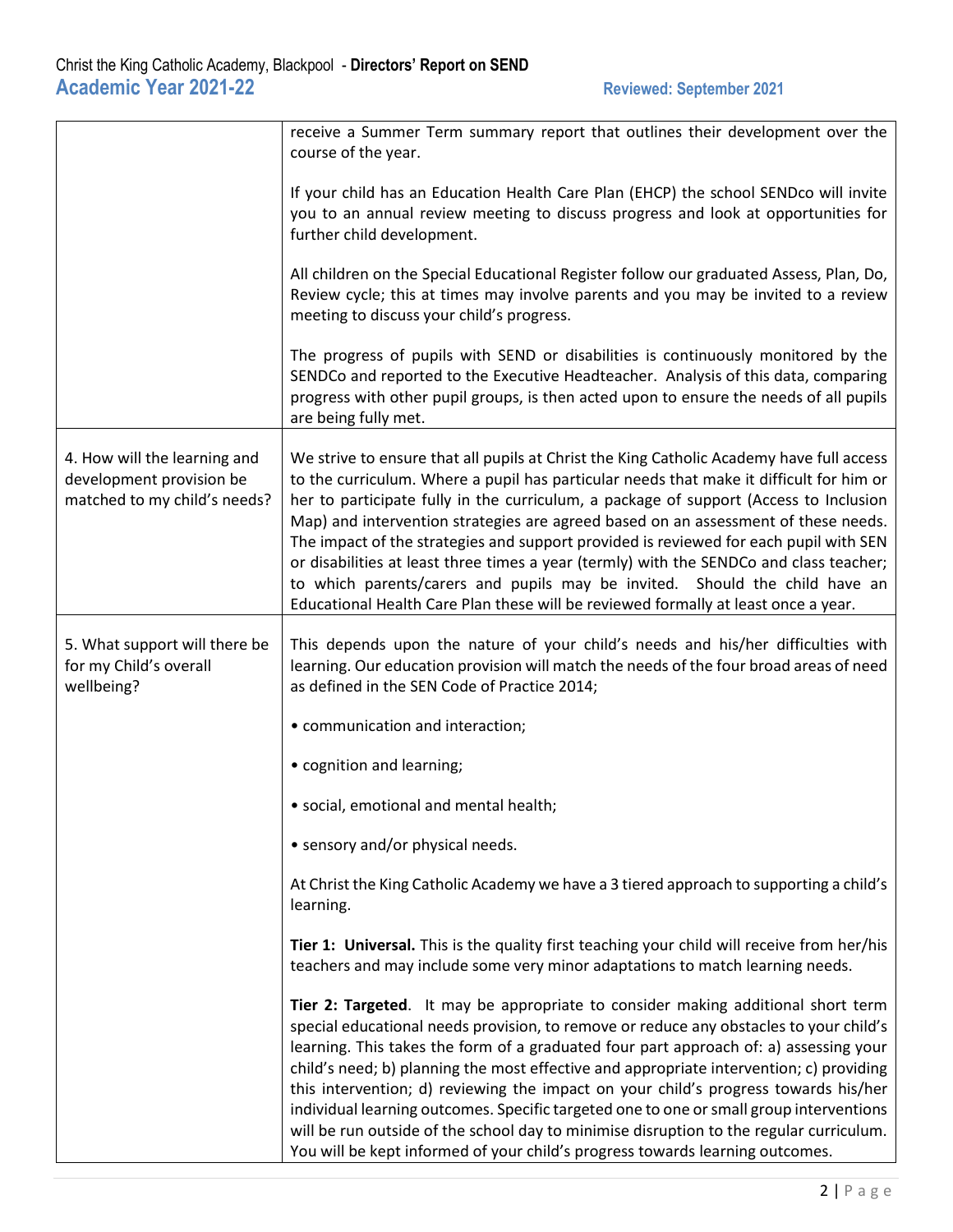|                                                                                                              | Tier 3: Specialist. It may be necessary to seek specialist advice and regular long term<br>support from a specialist professional outside the school, in order to plan for the best<br>possible learning outcomes for your child. This may include educational psychology,<br>speech and language therapy, occupational therapy, sensory advisory teachers and/or<br>the child development service. The school may need to priorities referrals to these<br>services. However, for a very small number of pupils, access to these specialists may<br>be through an EHC Plan.                                                                                                                                                                                                                                                                                                                                                                                                                                                                                                                                                                                                                                                                                                                                                                   |
|--------------------------------------------------------------------------------------------------------------|------------------------------------------------------------------------------------------------------------------------------------------------------------------------------------------------------------------------------------------------------------------------------------------------------------------------------------------------------------------------------------------------------------------------------------------------------------------------------------------------------------------------------------------------------------------------------------------------------------------------------------------------------------------------------------------------------------------------------------------------------------------------------------------------------------------------------------------------------------------------------------------------------------------------------------------------------------------------------------------------------------------------------------------------------------------------------------------------------------------------------------------------------------------------------------------------------------------------------------------------------------------------------------------------------------------------------------------------|
| 6. What training have the<br>staff, supporting children and<br>young people with SEND, had<br>or are having? | Our Specialist Support Assistants (SSA's) receive high quality training in all areas<br>relevant to their role. This includes, but is not limited to: learning difficulties, autistic<br>spectrum disorders, attention deficit and hyperactivity difficulties, motor skills, and<br>interventions in reading, phonics, writing and maths. Some support staff have<br>developed areas of specialism such as Emotional Literacy, Attention, Balance and<br>Coordination and English aa an Additional Language provisions. Our SENDCO is<br>qualified to Level 6 in British Sign Language (BSL).                                                                                                                                                                                                                                                                                                                                                                                                                                                                                                                                                                                                                                                                                                                                                  |
| 7. What specialist services<br>and expertise are available at<br>or accessed by the school?                  | We have to access many professionals outside the school environment. These services<br>support us in meeting the needs of our children. Services can include<br>Nursing service<br>Advisory teachers<br><b>Educational Psychologist</b><br><b>Emotional Health and Well Being</b>                                                                                                                                                                                                                                                                                                                                                                                                                                                                                                                                                                                                                                                                                                                                                                                                                                                                                                                                                                                                                                                              |
| 8. How will you help me to<br>support my childs' learning?                                                   | The class teacher or the SENDCO can offer practical advice and ideas of ways that you<br>can help your child at home.<br>The class teacher can provide a home/school communication book which your child<br>will bring home daily, so that comments from parents and the teacher can be shared.<br>If your child is on the Special Needs register they will have a Support Plan or be in a<br>small support group with specific targets. This will be discussed with you at a Parents'<br>Evening. The targets set are SMART (Specific, Measurable, Achievable, Realistic, Time<br>scaled) targets, with the expectation that the child will achieve the targets by the time<br>it is reviewed.<br>If your child has complex special educational needs or a disability they may have a<br>Statement of Special Educational Need or an Education Health Care Plan (EHCP), which<br>means that a formal meeting for parents and teaching staff will take place annually to<br>review your child's progress.<br>Recommendations from external agencies e.g. a speech and language therapist, will<br>be shared with you so that strategies can be implemented at home and school.<br>If a class teacher needs to discuss an issue with you, it will be done privately and<br>confidentially and strategies to support your child will be offered. |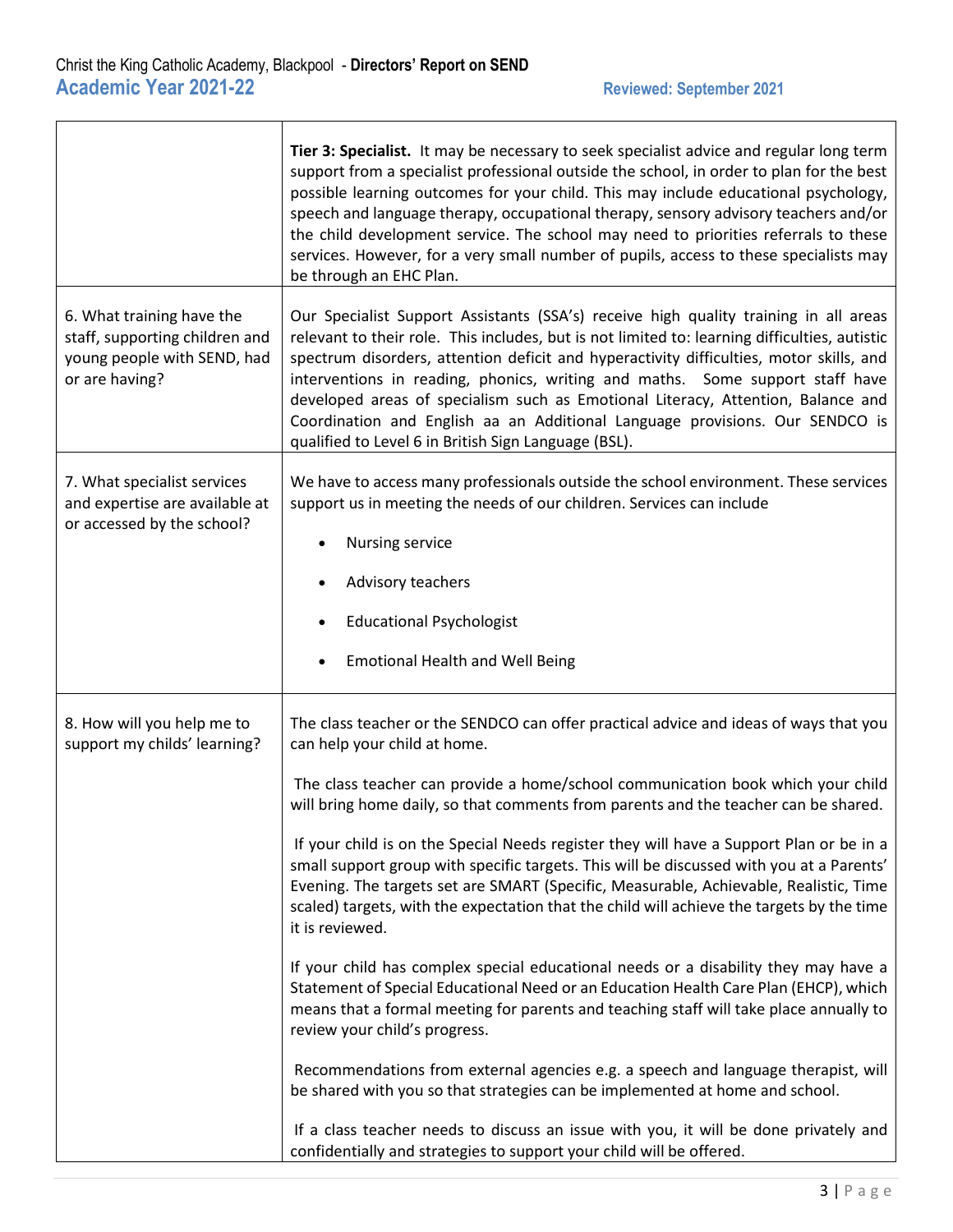| 9. How will I be involved in<br>discussions about and<br>planning for my child's<br>education?                                                         | We believe that your child's education should be a partnership between parents and<br>teachers and therefore we aim to communicate with you regularly. There are a<br>number of ways you can be involved in the discussions and planning of your child's<br>education.<br>You will be able to discuss your child's progress at parents' evenings.<br>You are welcome to discuss with your child's class teacher the targets on their<br>Support Plan and the assessment of their targets at the end of the term.<br>If your child has a Statement of Special Educational Needs or Education Health                                                                                                                                                                                                                                                                  |
|--------------------------------------------------------------------------------------------------------------------------------------------------------|---------------------------------------------------------------------------------------------------------------------------------------------------------------------------------------------------------------------------------------------------------------------------------------------------------------------------------------------------------------------------------------------------------------------------------------------------------------------------------------------------------------------------------------------------------------------------------------------------------------------------------------------------------------------------------------------------------------------------------------------------------------------------------------------------------------------------------------------------------------------|
|                                                                                                                                                        | Care Plan you will be invited to a meeting at least once an year to review your<br>child's statement.<br>All children are included in all parts of the school curriculum and we aim for all children                                                                                                                                                                                                                                                                                                                                                                                                                                                                                                                                                                                                                                                                |
| 10. How will my child be<br>included in activities outside<br>the classroom including<br>school trips?                                                 | to be included on school trips and choose visits that are accessible to all. We will<br>provide the necessary support to ensure that this is successful.                                                                                                                                                                                                                                                                                                                                                                                                                                                                                                                                                                                                                                                                                                            |
|                                                                                                                                                        | A risk assessment is carried out prior to any off site activity to ensure everyone's<br>health and safety will not be compromised. Where a child has additional needs this<br>will be taken into account at this stage and additional control measures put in place<br>to enable them to participate fully. For children with significant needs they may<br>require an individual risk assessment. We understand that including parents to<br>ensure that a child is able to take part in any trip or activity successfully may make<br>both the parent and child feel more at ease. We will talk to you about what will work<br>best for your child.                                                                                                                                                                                                               |
| 11. How accessible is the<br>school environment?                                                                                                       | At Christ the King Catholic Academy we provide equal access to all pupils and their<br>parents and carers. The site and buildings are on a single level and ramps in place,<br>where appropriate, to enable easier access to the building. A number of disabled<br>toilets are available across the campus and there is also a dedicated medical room. As<br>a school we review provision on an annual basis and purchase additional resources to<br>provide for individual access requirements. Where appropriate specialist equipment<br>may be provided for the pupils e.g. writing slopes, concentration cushions, pencil grips,<br>easy-to-use scissors, ICT equipment. The Academy's Accessibility Plan is reviewed<br>annually<br>and<br>may<br>be<br>found<br>on<br>the<br>school<br>website:<br>https://www.ctkacademy.co.uk/index.php/key-info/send-offer |
| 12. Who can I contact for<br>further information?                                                                                                      | Parents who think that their child may have special educational needs, or have<br>concerns about any aspect of their child's provision and/or progress are encouraged,<br>in the first instance they should talk to their child's teacher and/or the SENDCO Mr<br>Daniel Flannigan-Salmon on: 01253 395985                                                                                                                                                                                                                                                                                                                                                                                                                                                                                                                                                          |
| 13. How will the school<br>prepare and support my child<br>to join the school, transfer to<br>a new school or the next<br>stage of education and life? | We always do our best to support pupils in moving from class to class across the school,<br>as well as any pupils who join or leave through effective transition programmes. Before<br>joining our school we encourage all new children to visit for a tour of the school and<br>engage in a number of taster sessions. Class Teachers, Senior Leaders and our school<br>SENDCo liaise closely with feeder nurseries and secondary school colleagues to gain all<br>relevant information needed to ensure a smooth transition. Where appropriate, extra<br>sessions are arranged, prior to starting, including Nurture Group visits, photo books                                                                                                                                                                                                                    |